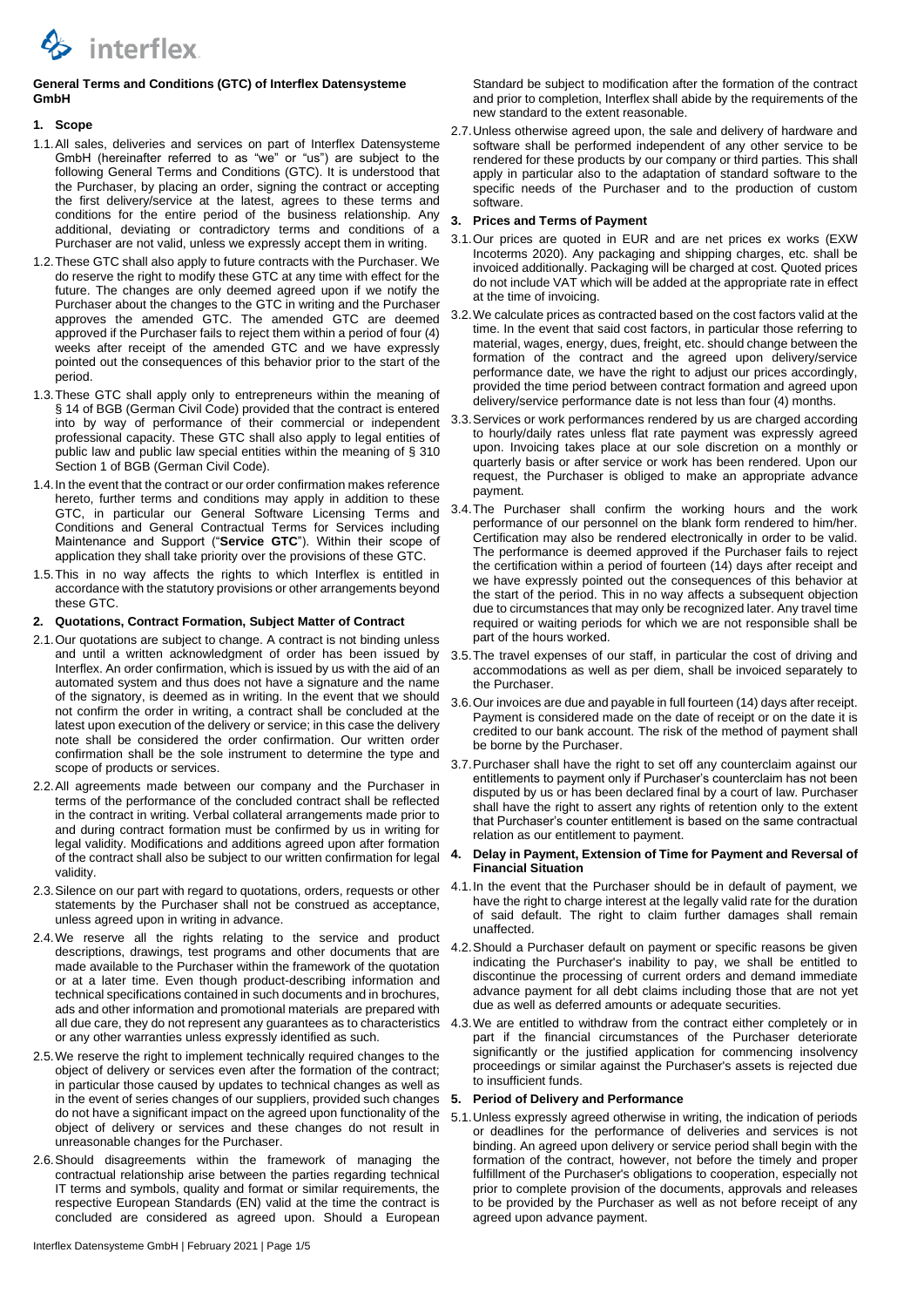

- 5.2.In any event, compliance with the agreed upon delivery or service period by us shall be contingent upon the timely and proper fulfillment of Purchaser's corresponding obligations to cooperate. Work or services to be provided by us are to be requested at least ten (10) workdays (i.e., not including weekends or legal holidays at our location) prior to start of work.
- 5.3.The delivery period is deemed observed in case of deliveries if we make the products available to the Purchaser at the place of delivery prior to its expiry. The performance period is deemed observed in case of services and work if the service has been rendered prior to expiration of the period or the work has been presented to the Purchaser for acceptance or in the event of contractually agreed upon testing, if the object of performance is available for implementation of such testing.
- 5.4.Subsequent changes or additions that are agreed upon at the request of the Purchaser shall extend the delivery or performance period accordingly. The same applies to the occurrence of unforeseeable difficulties that are beyond our control, such as force majeure, pandemics, industrial disputes, strikes, lockouts, delays in the delivery of key parts, raw or other materials. That shall also apply if our suppliers/subcontractors experience such circumstances in a manner that was not foreseeable for us. We are entitled to withdraw from the contract after expiry of a suitable grace period if we are no longer interested in the fulfillment of the contract as a result of the obstacles.
- 5.5.If the parties agree on a "**call-off order**", the Purchaser is obligated to request deliveries and services ordered thereunder within a period of twelve (12) months as of the date of the call-off order, whereas the parties shall mutually agree on the exact delivery or performance date in good time. If the parties fail to agree on a delivery or performance date within twelve (12) months, Interflex is entitled to provide the delivery or service in accordance with the call-off order after expiry of twelve (12) months and then invoice such.

#### **6. Delivery, Dispatch, Transfer of Risk, Insurance**

- 6.1.We delivery ex works (EXW: Incoterms 2020). Transport risk and shipping costs, etc. shall be borne by the Purchaser accordingly. Transport insurance is only taken out at the Purchaser's express request and at his/her expense.
- 6.2.Partial deliveries and services are permitted to an extent that is reasonable for the Purchaser while taking our interests into account.
- <span id="page-1-0"></span>6.3.In case of shipment of products, the risk of accidental loss or 8.7.At Purchaser's request, we shall undertake to release any collateral to deterioration passes over to the Purchaser at the latest as soon as we make the products available to the Purchaser at the place of delivery. If the pick-up/shipment should be delayed due to circumstances that can be attributed to the Purchaser, the risk is transferred to the Purchaser on the date the ready-to-ship notice was sent.
- 6.4.The provisions under [6.3](#page-1-0) also apply even if an assembly or installation of the object of delivery by us was agreed upon, unless the delivery, assembly or installation is performed under a service contract, in which case the risk shall not pass over before acceptance of the work. If acceptance should be delayed due to circumstances that can be attributed to the Purchaser, the risk is transferred to the Purchaser on the date the ready-for-acceptance notice was sent.

### **7. Acceptance of Work Performance**

- 7.1.Provided that work performance is subject matter of the contract, acceptance takes place after the agreed service has been rendered. Unless otherwise agreed, our performance and services do not depend on any obligation to transfer and/or provide hardware or software.
- 7.2.The acceptance of work performance is binding for the Purchaser as soon as completion has been indicated. Acceptance is to be confirmed and documented in an acceptance report and signed by both parties. A work performance is also deemed to have been accepted if we have set the Purchaser a reasonable deadline for acceptance after completion of the work and the Purchaser has not refused the acceptance within this period while stating at least one deficiency.
- 7.3.Acceptance shall not be refused due to insignificant deficiencies.

## **8. Retention of Title, Assignment of Claim**

- 8.1.We reserve the right to retain title to any and all products delivered by us until all claims, including conditional and future claims, including secondary claims that we have vis-a-vis the Purchaser as a result of our business relationship, are paid. In case of an account current, the retained title serves as a security for our respective balance claims.
- 8.2.The Purchaser is obliged to handle the delivered product with all due care for the duration of the retention of title and is required at our request to adequately insure the products at replacement value against damage for the duration of the retention of title. At our request the Purchaser must provide proof that it has taken out insurance. The

Purchaser hereby reassigns to us any claims it has against the insurance up to the amount of our own claims. We hereby accept the assignment. If the assignment is not permissible, the Purchaser shall hereby instruct the insurance company to make the relevant payments only to us. This in no way affects any more extensive claims we may have.

- 8.3.The Purchaser has the revocable right to process or combine the delivered product with other objects at any time as part of the normal course of business. Processing or combination takes place for us without obligating us. In case of such processing or combination, Interflex acquires from the Purchaser co-ownership to the new or combined object based on the relation in which the invoice value of our product subject to retention of title relates to the sum of invoice values of all third-party products used including processing costs. The object resulting from the processing or combination shall also be subject to the same conditions that apply to the product delivered by us under retention of title.
- <span id="page-1-1"></span>8.4.The Purchaser shall have the right to sell the product we retain title to only as part of normal course of business, and only as long as Purchaser is not in default of payment. The Purchaser is not authorized to otherwise dispose of the concerned product, in particular regarding the transfer of security and pledging. In case of resale, Purchaser hereby assigns in advance the claims he/she has against his/her customers or third parties in the amount of the respective invoice amount for the product resold (including sales tax) plus a security surcharge of 10 %. We hereby accept the assignments.
- 8.5.Purchaser is entitled to collect claims assigned to us in accordance with the above Para[.8.4](#page-1-1) until revoked by us, this revocation being admissible at any time. The collected amounts are to be transferred promptly to us. Upon request, Purchaser is obliged to inform third-party debtors about the assignment to us and to provide us with the information and documents necessary for collection.
- 8.6.Purchaser is not entitled to pledge our product subject to retention of title or assign it to a third party by way of security nor assign claims arising in connection with the sale to a third party or offset such nor agree to a prohibition of assignment with his/her consumers in regard to these claims. In case of a blanket assignment by Purchaser, the claims assigned to us are to be expressly exempted.
- which we are entitled to the extent that their value exceeds that of the unpaid claims to be secured by more than 10%. We are entitled to select the objects that are to be released.
- 8.8.In the event of behavior or conduct violating the contract, in particular default on payments, impending suspension of payments or in case of an unsatisfactory credit report pertaining to the solvency or assets of Purchaser, or if collections are enforced by a court of law, or if notes drawn upon Purchaser are protested, and in the event that insolvency proceedings have been initiated against Purchaser's assets, we shall have the right to seize the delivered product. Purchaser is obligated to return the product. In addition, Purchaser is obligated to give us or our vicarious agents access to rooms in order to take back products subject to retention of title during normal business hours. All costs incurred due to the recovery and the utilization of the product are to be paid by Purchaser.
- 8.9.The seizure of products or enforcement of our retention of title shall not compel us to rescind from the contract. Such acts or the pledging of delivered products by us shall not constitute our rescission from the contract, unless we have declared such explicitly in writing. After the delivered product is collected, we are authorized to liquidate it. The income from liquidation shall be deducted from the payables of the Purchaser, less any reasonable liquidation costs.
- 8.10. Furthermore, in case of delay in payment or financial difficulties due to a substantial change in financial circumstances, we are also entitled to revoke with immediate effect the Purchaser's authority to resell products subject to retention of title and to collect claims that have been assigned to us.
- 8.11. In case of distraint or other third-party actions, the Purchaser must promptly inform us in writing and to provide us with all necessary information so that we are able to assert our property rights. Moreover, the Purchaser must inform third parties about our property rights and shall participate in measures we undertake to protect the products subject to our right of retention. If the third party is not willing or capable of reimbursing us for court and private expenses while asserting our property rights, the Purchaser is obliged to replace the resulting loss, unless the Purchaser cannot be held responsible for the distraint or other third-party actions.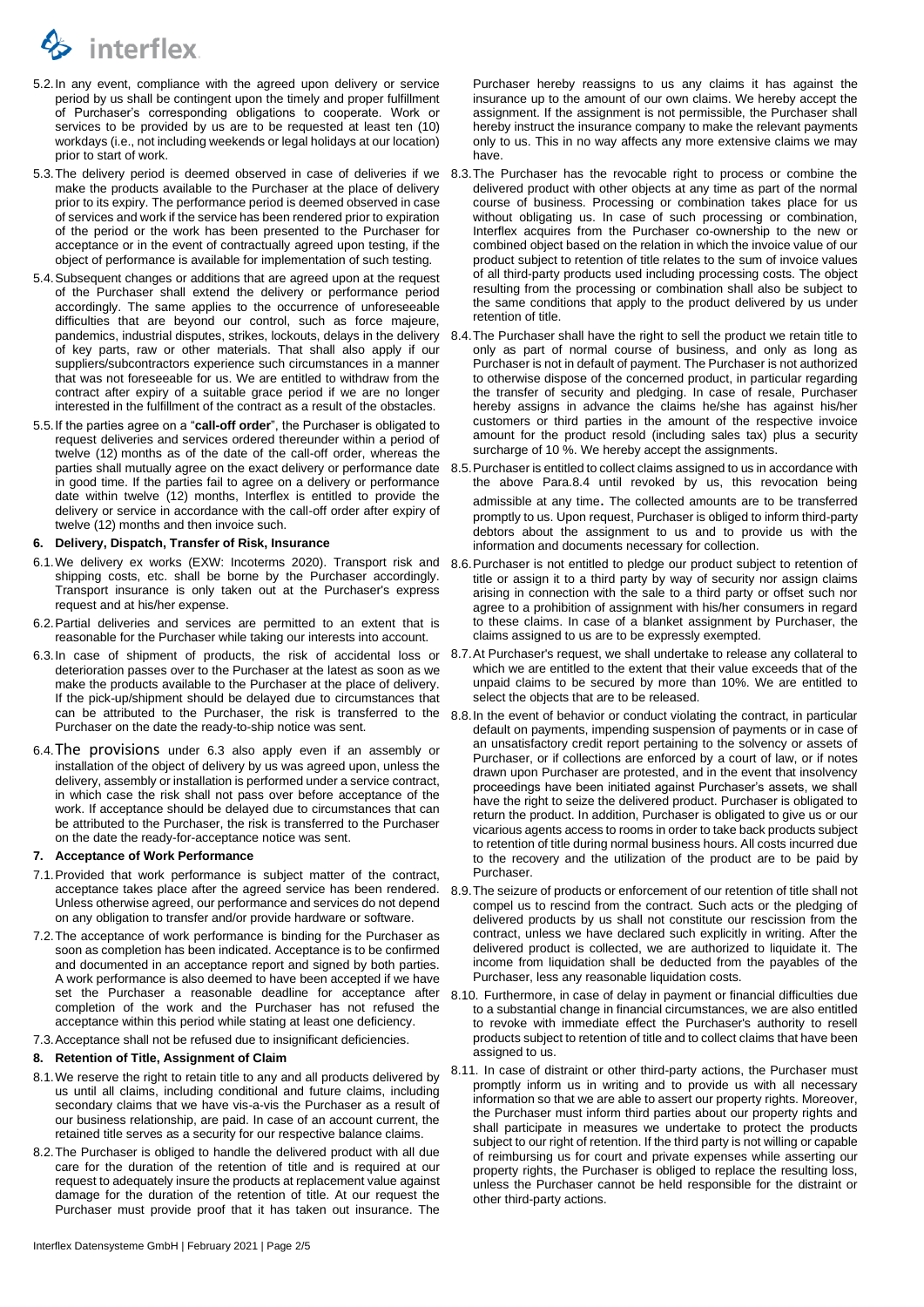

provisions governing retention of title do not have th same protection as in Germany, the Purchaser shall grant us a corresponding security interest. If further measures are required, the Purchaser shall do everything to immediately grant us such a security interest. The Purchaser shall participate in all measures that are essential and necessary for the effectiveness and enforceability of such security interests.

# <span id="page-2-0"></span>**9. Purchaser Involvement**

- 9.1.Purchaser shall provide to us in a timely manner and at no cost to us any and all information and equipment in Purchaser's sphere required for the rendering of the services to be performed by us and shall in due time request the participation or provision of services from third parties, which are prerequisites for the rendering of services by us. This also includes the provision of any necessary employees on part of the Purchaser who shall support us in rendering the owed services to an appropriate extent. In the event that participation or provision services are not performed or requested in due time, delivery or performance dates shall be deferred in our favor at least by a time period equal to the delay in performing or requesting such acts. Any expenses incurred by us in vain or additionally shall be reimbursed to us by the Purchaser, unless the Purchaser can be held responsible for the delay. Any additional rights shall be reserved.
- 9.2.Purchaser shall grant our employees any and all access to the premises required for fulfillment of the contract during his normal business hours as well as adequate access to his systems (hardware and software). Failure to grant us such access or to grant the same during the agreed-upon times or to the required extent shall entitle us to bill the Purchaser separately for any expenses incurred by us in vain or additionally, unless the Purchaser can be held responsible for the failure to safeguard or improper safeguarding of access.
- 9.3.Changes in Purchaser's system requirements shall be reported to us in a timely manner prior to the start of the services. Delays and additional costs resulting from changes in the performance of the service shall be for the Purchaser's account.
- 9.4.Purchaser's participation shall ensure that any labor or service obligations we owe can be performed promptly upon arrival of our staff and that same can continue without delay through scheduled completion or acceptance by Purchaser.
- 9.5.During required test runs and final acceptance tests, the Purchaser shall provide competent personnel who have the authority to assess and make decisions with regard to defects, approvals or final acceptances.
- 9.6.Should the Purchaser fail to meet the obligations pursuant to this Para. [9](#page-2-0) or fail to perform same in a timely manner and we are thus prevented in providing proper performance, we are, after a reasonable grace period set by us elapses to no avail, entitled, but not obligated, to act as the Purchaser is required to do so on his/her behalf and at his/her expense. In all other respects, our legal rights and claims remain unaffected.

### **10. Copyrights, Software License Conditions**

- 10.1. The Purchaser shall undertake to comply with any copyrights as well as any other intellectual property rights pertaining to the delivered product or work product created within the scope of performance, in particular computer programs (**software**). In the absence of other agreements, the use of Interflex standard software shall be governed in individual cases by our **General Software Licensing Terms and Conditions** in addition to these GTC.
- 10.2. In case of delivery of software by another manufacturers (**third party software**), Purchaser shall undertake to use the provided software only in compliance with the currently applicable license conditions of the manufacturer and in case of any further sale to require the buyer to accept the same terms and conditions if such resale is permitted. The same applies to any use of open source software components, which are included in the standard software of Interflex or in third-party software. More detailed information about open source components can be found in the respective user manual for the supplied software.
- 10.3. Unless otherwise agreed upon in writing, the Purchaser shall receive a non-exclusive license to the respective work product in the event that an individual software is produced on behalf of the Purchaser or if individual program adaptations are carried out (**custom software**). The Purchaser is not entitled to the disclosure of the source code or release of the development documentation. Moreover, the use of such custom software shall be subject to our **General Software License Terms and Conditions** in addition to these GTC.
- **11. Material Defects in Products and Performance**
- 8.12. In case of delivery of products to other legal systems, where such 11.1. If the parties have failed to agree on individual specifications or other written service descriptions for the delivery or performance, our general system description shall serve as the basis for the quality agreement. We assume no liability, especially no guarantees for quality and/or durability, unless expressly agreed otherwise in particular cases.
	- 11.2. Shipments of products shall be carefully inspected by Purchaser immediately upon delivery, in as far as this can be reasonably expected by trial use, and any complaints as to defects shall be reported to us promptly and in writing, however, no later than seven (7) business days after delivery; and in the event of concealed defects within seven (7) business days after their discovery. When detecting and reporting deficiencies, Purchaser shall follow our instructions and, if necessary, use the check lists that we have made available. If a complaint is made wrongly, we have the right to demand reimbursement of the expenses incurred from Purchaser, unless Purchaser is not responsible for the unjustified complaint.
	- 11.3. If deficiencies involving the object of delivery (in case of shipment of products) have been reported in a timely manner and in case of deficiencies not recognized in the performance or excepted during the acceptance inspection, Purchaser is still entitled to demand supplementary performance within a suitable time period set by Purchaser. We are permitted to select the type of subsequent performance (correction of deficiency or subsequent delivery of object of delivery/new production of the work). We shall bear the expenses required for the subsequent performance, such as those for wages, material, transport and movement only to the extent that such expenses have not been increased by the fact that the delivery or service object has been relocated after performance to a place other than the location agreed upon for delivery or service, unless said relocation corresponds with the intended purpose. Replaced parts become our property and shall be returned to us.
	- 11.4. If we are not ready or able to provide subsequent performance or our second attempt at the subsequent performance should fail as well or the subsequent is unreasonable for Purchaser, Purchaser is entitled at his/her discretion to demand a price decrease in accordance with Para. [14](#page-3-0) without prejudice to possible claims for damages or for reimbursement of expenses (reduction), to remedy the deficiency him/herself and demand compensation for the necessary expenses (applies only to performance of work) or to withdraw from the contract if our violation of duty is not insignificant.
	- 11.5. Claims asserted by Purchaser for deficiencies presupposes that the specifications, instructions, guidelines and conditions in the technical notes, user's manual, operating instructions and other documents of every individual object of delivery and performance are observed.
	- 11.6. Claims for deficiencies shall not apply if the deficiency is due to the fact that the object of delivery or performance was altered by Purchaser or unauthorized third parties without authorization, in particular as a result of installment of third party parts or reprogramming of software in the case of software. Deficiencies caused by natural wear, wearing parts in particular, improper handling, installation, use or storage, effects of high temperatures, strong electromagnetic fields, moisture, dust or static charging and for deficiencies due to an unstable power supply are also not eligible for deficiency claims.
	- 11.7. The statutory period of limitations for deficiency claims is one (1) year starting on the day of delivery (in case of deliveries) or as of acceptance inspection (for performance). Shortening the statutory period of limitations to one (1) year also applies to claims arising in connection with unauthorized acts, which are based on a deficiency in the object of delivery or performance, except for our liability for damages resulting from breach of warranty or injury to life, limb or health, for intent and gross negligence and for product defects or if we have assumed a procurement risk.
	- 11.8. If (a) the faulty object of delivery was used in accordance with its typical manner of use for a structure and has resulted in its defectiveness or (b) there is a deficiency in a structure or (c) it involved a work, the success of which in the provision of planning and monitoring services is significant for a structure, then the statutory period of limitation is five (5) years.

#### <span id="page-2-1"></span>**12. Supplementary Provisions on Material Defects in Software**

12.1. Based on the current state of technology, it is not possible to absolutely rule out the occurrence of errors in software under all conditions of use. The object of the warranty is software that basically corresponds to the information contained in the respective program description. Unless an express warranty has been accepted by us in writing, the information provided in the program description shall not be construed as a guaranteed characteristics as provided in §§ 443 and 639 of BGB.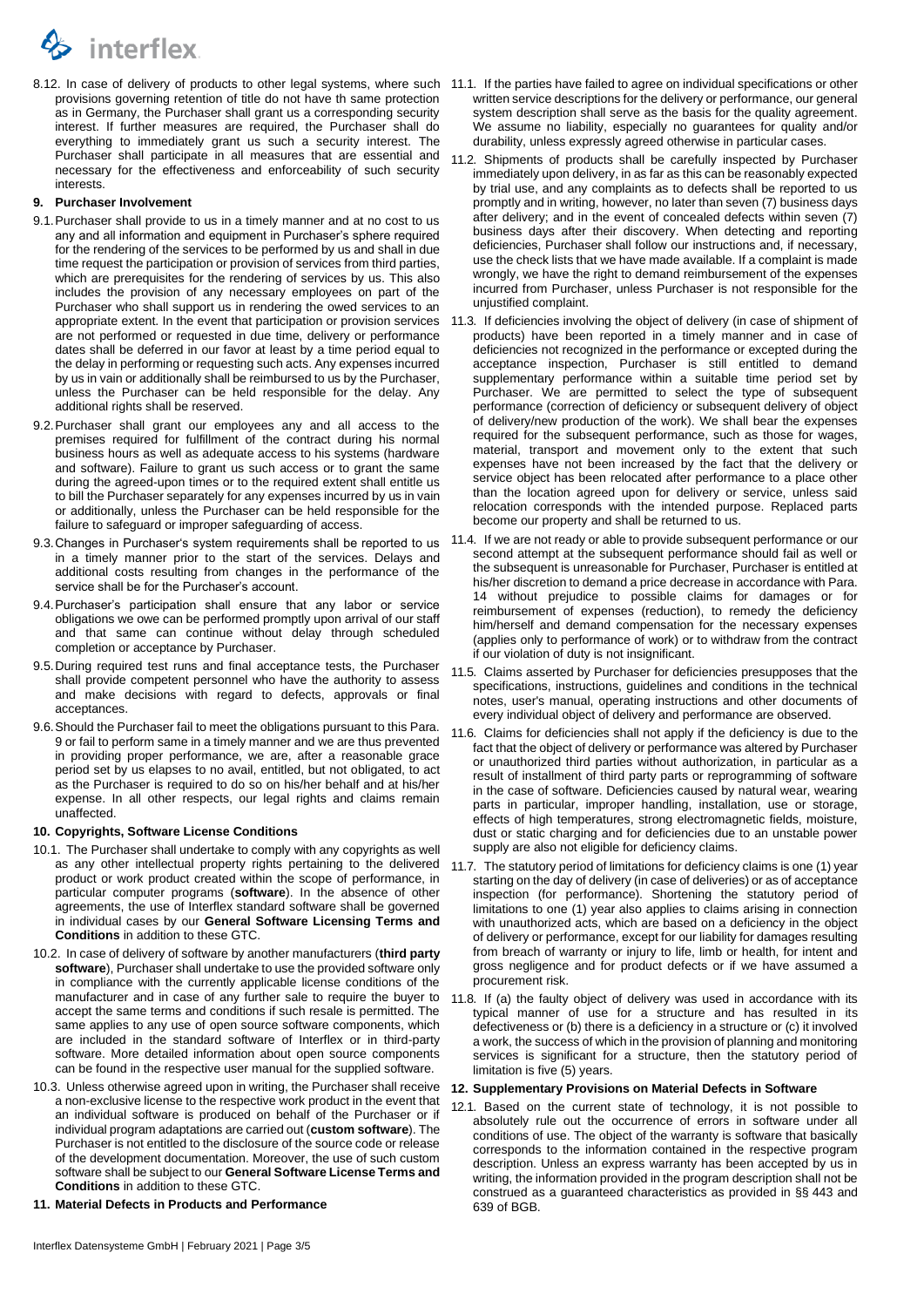

- <span id="page-3-1"></span>12.2. A deficiency in the software exists when the software does not perform the functions stipulated in the program description, delivers incorrect results, aborts operation in an uncontrolled manner or does not act in accordance with its specified functions in any other way so that the use of this software is insignificantly impaired.
- 12.3. We do not assume any responsibility for software errors that (a) are the result of incorrect use on part of Purchaser and that could have been avoided by carefully consulting the program documentation; this also applies in case of non-existent or inadequate backup measures; (b) are based on the presence of a virus infection or other external influences that are beyond our control, such as fire, accidents, power failure, etc.; (c) can be attributed to errors in the hardware, operating system or third party software; (d) result from the fact that the software was used in a different system environment than the one approved by us or the software or system environment had been altered by Purchaser or an unauthorized third party without authorization.
- 12.4. In the event that errors should occur, Purchaser shall undertake to provide us with all information required to perform an error analysis and take remedial action and to give us or any persons commissioned by us access to the necessary extent to the software and system of Purchaser, on which it is installed. An error report shall contain information about the type of error, the application in which the error has occurred as well as the work that was performed to eliminate the error. The error shall be described in such a way that it can be reproduced. If we carry out an error analysis at Purchaser's request and no error is noted or identified within the meaning of Para. [12.2](#page-3-1), we are entitled to demand Purchaser to provide compensation for the expenses incurred during troubleshooting and error analysis.

#### **13. Defects in Title**

- 13.1. We warrant within the scope of statutory requirements that objects and services rendered by us are free of third-party rights that would be in conflict with Purchaser's contractual use of the objects.
- 13.2. In the event that a third party should assert such rights vis-a-vis Purchaser, Purchaser shall immediately notify us in writing in this respect and shall grant us any and all powers of attorney and authorizations required to defend Purchaser against such asserted third-party rights.
- 13.3. If there is a defect in title, we are entitled to choose (a) to eliminate the third-party rights that encumber the contractual use of the object of delivery or service result or eliminate the allegation that such third party rights exist by taking appropriate measures, or (b) shall alter or replace the object of delivery or the service result in such a manner that they no longer violate on any third-party rights, provided the agreed upon functionality is not significantly affected as a result.
- 13.4. In the event that we should fail to eliminate the defect in title within a reasonable period set by Purchaser, even after a second attempt, Purchaser shall be entitled, at his/her discretion, to demand reduction (decrease in the agreed upon remuneration) without prejudice to possible claims for damages or for reimbursement of expenses in accordance with Para. [14](#page-3-0) or to withdraw from the contract if the defect in title is not insignificant.
- 13.5. Para. [11.7](#page-2-1) governs the statutory period of limitations for claims based on defects in title.

#### <span id="page-3-0"></span>**14. Liability for Damages and Reimbursement of Expenses**

- 14.1. We are liable under the statutory provisions if Purchaser asserts claims for damages or reimbursement of expenses resulting from intent or gross negligence or non-compliance with written warranties (including the assumption of a procurement risk) and in cases of culpable injury to life, limb or health.
- 14.2. In case of slight negligence, we are only liable otherwise for the breach of a major contractual obligation. Major contractual obligations are such that arise in connection with the nature of the contract and are particularly important for fulfilling the contractual purpose. In case of violation of major contractual obligations by way of slight negligence, our liability is limited to foreseeable damage that typically occurs, however no more than EUR 500,000 per damage event; claims for damages and compensation for expenses become in such case timebarred within twelve (12) months.
- 14.3. In the event of loss of data our maximum liability shall be limited to the expenses that Purchaser would have incurred for reconstruction had data backup been adequate.
- 14.4. Any liability for damage or expense compensation beyond that stipulated in these GTC shall be excluded regardless of the legal nature of the claim asserted. The mandatory provisions of the Product Liability Act remain unaffected.

14.5. If our liability is excluded pursuant to these GTC, this exclusion shall also pertain to the liability of our organs, representatives and agents, in particular our employees.

#### **15. Product Liability**

- 15.1. Purchaser shall not change the objects of delivery, he will in particular not change nor remove any existing warnings relating to hazards or risks due to improper use of the objects of delivery. In case of violation of this obligation, the Purchaser indemnifies us inter partes from any third party product liability claims, unless the Purchaser is not responsible for the deficiency resulting in the liability event.
- 15.2. If we are forced to recall the product or issue a product warning due to a defect in the objects of delivery, Purchaser agrees to cooperate to the best of his/her ability in measures that we deem necessary and appropriate and to support us, especially, in identifying the necessary customer data. The Purchaser is obliged to pay the costs of the product recall or warning, unless the Purchaser is not responsible for the product deficiency and the damage incurred under the principles of the product liability law. This in no way affects any more extensive claims we may have.
- 15.3. Purchaser shall inform us immediately about any risks that it becomes aware of during the use of the objects of delivery and any possible product deficiencies.

#### <span id="page-3-3"></span>**16. Protection of Confidential Information, Business Secrets**

- <span id="page-3-2"></span>16.1. Each contractual party shall treat any and all non-public information and business secrets of the other party it becomes aware of within the framework of the business relationship as confidential and use same only for the purposes of the respective contract. The recipient shall not make such business secrets and confidential information available to any third party and shall only permit employees to access such business secrets and confidential information only to the extent necessary for the purpose of the respective contract. In particular, objects that embody business secrets are also subject to the confidentiality obligation.
- 16.2. Business secrets include information that neither as a whole nor in the exact arrangement and composition of its components is generally known or readily accessible to persons in circles who typically deal with this type of information and thus is of economic value and which is subject of the circumstances according to suitable confidentiality measures by its rightful owner and for whom there is a legitimate interest in confidentiality, in particular technical information (e.g. methods, procedures, formulas, technologies and inventions) as well as commercial information (e.g. price and financial data and sources of supply) and all information that is designated as confidential or secret or recognizable as a business secret on the basis of other circumstances.
- 16.3. The obligation under Para. [16.1](#page-3-2) shall not apply to such technical or business information that the recipient was already aware of before it obtained such from the other party, or to information that becomes part of the public domain without breach of this obligation, or that has been released for publication in written form by the other party.
- 16.4. If public authorities demand that Interflex or the customer provide information and such information concerns confidential information of the respective other party, such other party must be notified in writing without delay as far as legally permissible and if possible before the relevant information is disclosed.
- 16.5. The parties shall ensure by way of forming appropriate contractual agreements with his/her employees, representatives and other agents that the latter are subject to the corresponding confidentiality obligations and the protected information is used only for the purpose of implementing the business relation.
- 16.6. The confidentiality obligation pursuant to this Para[. 16](#page-3-3) shall survive the expiration of the respective contract for a period of three (3) years. Every contractual party is obligated to return, delete and/or destroy all files and documents containing confidential information of the respective other party upon request and at the discretion of the other party.

# <span id="page-3-4"></span>**17. Acceptance of Returned Product and Disposal**

- 17.1. Purchaser assumes the responsibility to properly dispose of the delivered product after its termination of use at his/her expense in compliance with respective statutory provisions.
- 17.2. Purchaser indemnifies us, the manufacturer, against the obligations pursuant to § 19 Section 1 of Elektro- und Elektronikgerätegesetz (ElektroG: German Electrical Appliance Statute), (Rücknahme der Hersteller – Manufacturer's Obligation to Accept Return of Devices)) and any pertinent third party claims.